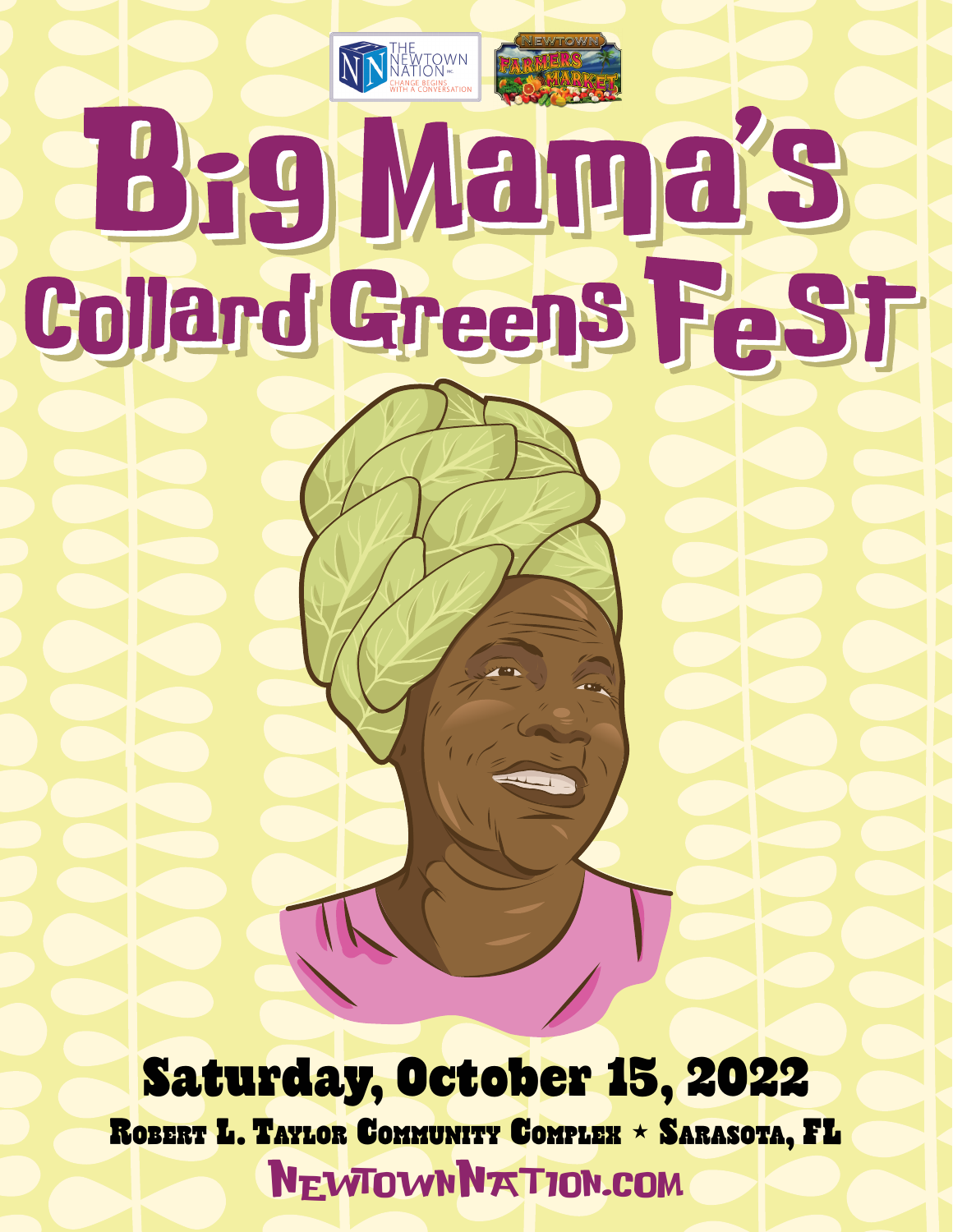# About Big Mama's Collard Greens Festival

It is always with great pleasure that we here at The Newtown Nation and The Newtown Farmer's Market can present to the City of Sarasota, the 6th Annual Big Mama's Collard Green Festival!

For those unfamiliar with The Newtown Nation and the Newtown Farmers Market, we are a not-forprofit organization dedicated to enriching the lives of every citizen of Newtown, Sarasota, from the youth to the elderly. Our goal is to elevate the community to a place of self-sufficiency, success, and unity to see the people of Newtown stand as a testament to what can be accomplished when we all stand in solidarity!

The Newtown Farmers Market is an extension of The Newtown Nation created to educate the community on healthy eating habits and provide nutritious fruits and vegetables to the people at an affordable price with incentives.

Since the farmers' market inception, we have teamed up with SNAP allowing us to accept EBT to purchase fresh produce. At the same time, we are promoting the Florida-grown concept, which enables us to give any person using EBT two for the price of one on any Florida-grown produce. It's a win-win for Florida farmers, our community, and our economy!

The Big Mama's Collard Green Festival was founded in 2016 to get the people of Newtown to come out and showcase their cooking skills, along with a little friendly competition with first, second, and third place cash prizes for the best collard green dish.

We have teamed up with the Ringling College of The Arts and New College students to help out with this event. We will have live entertainment and other small businesses and vendors from the area that also come out to sell their products and services.

It would be greatly appreciated for any assistance from local businesses, organizations, and others willing to donate their resources, funds, or time to our cause to make this a more significant event that brings more people and equity into Newtown.

Attached to this letter is a list of the different sponsorship levels and prices for those levels that businesses can utilize to help us push forth and ensure the success of this event.

Your sponsorship and/or participation will help assure our event's success and keep our Farmer's Market open to provide fresh produce to our residents weekly.

Please do not hesitate to contact us with any questions or concerns. We look forward to speaking with you at your earliest convenience.

Sincerely,

## Danette Williams

Vice President, The Newtown Nation, Inc.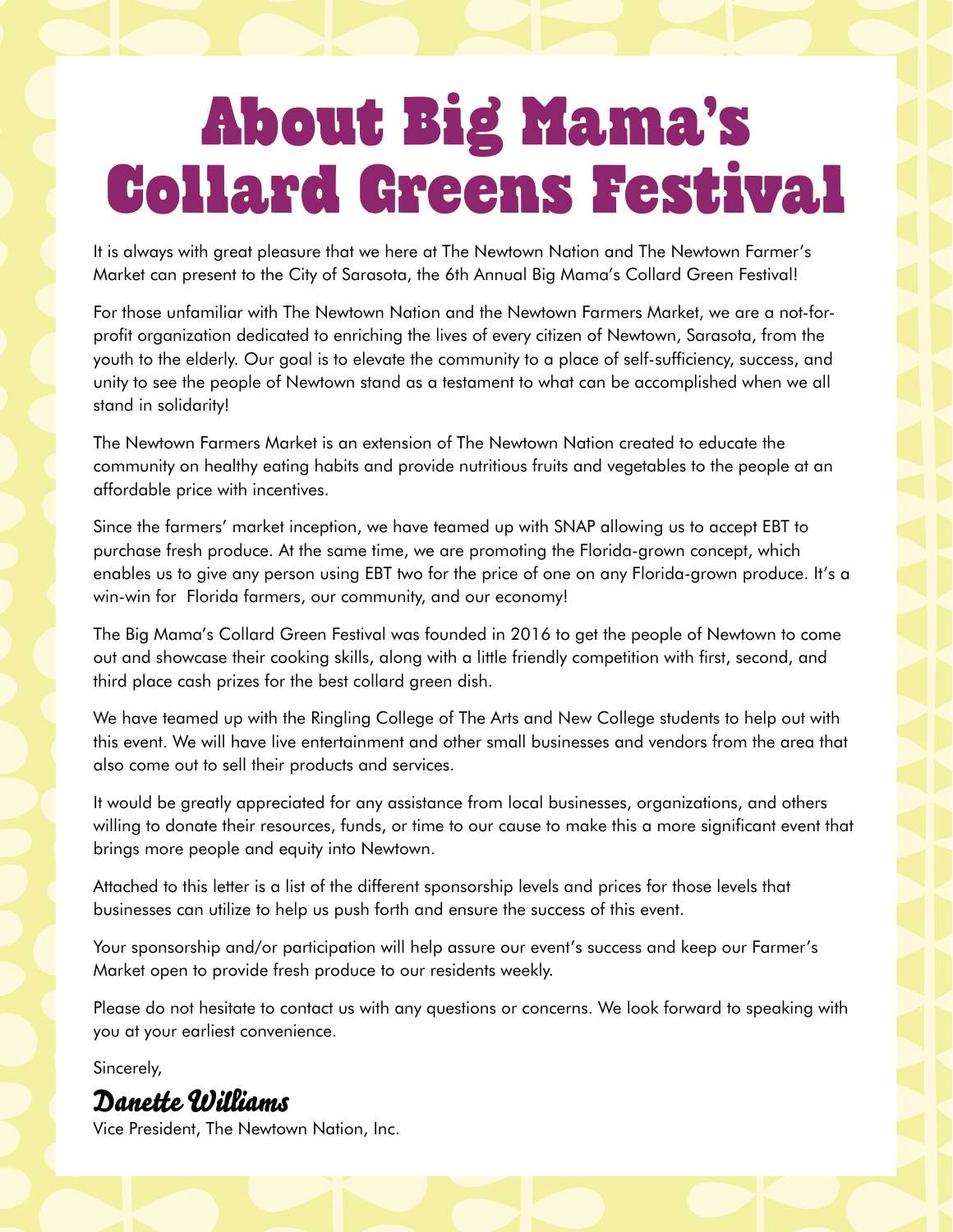# Sponsorship Levels

SATURDAY, OCTOBER 15, 2022 • ROBERT L. TAYLOR COMMUNITY COMPLEX • SARASOTA, FL

### PLATINUM, \$500

- Premier of 10x20 exhibitor space
- Prominent logo placement in all forms of recognition
- Logo recognition on event website
- Logo recognition on social media
- Full-page ad in event program, Premier Placement
- Ad on the Market flyer for one year
- Festival T-Shirt
- Festival Certificate

### GOLD, \$400

- Priority of 10x10 exhibitor space
- Logo recognition on event website
- Logo recognition on social media
- Half-page ad in the program
- Ad on the Market flyer for 6-months
- Festival T-Shirt
- Festival Certificate

#### SILVER, \$300

- 10x10 exhibitor space
- Logo recognition on event website
- Logo recognition on social media
- Quarter-page ad in program
- Ad on the Market flyer for 3-months
- Festival T-Shirt
- Festival Certificate

### BRONZE, \$200

- 10x10 exhibitor space
- Listing in program
- Listing recognition on event website and social media
- Festival T-Shirt
- Festival Certificate

### GREEN, \$150

- Recognition on event website and social media
- Festival T-Shirt
- Festival Certificate

### INDIVIDUAL, \$75

- Festival T-Shirt
- Recognition on event website

### VENDING OPPORTUNITIES

- Standard Vendor (10x10 tent), \$75
- Large Vendor (10X20 tent), \$100
- Food Truck / Food Trailers, \$125
- Non-profits Organization, \$50
- Farmers Market Active Vendor, \$25
- Child Vendor (16 and under), \$15

#### ADDITIONAL ITEMS

- Collard Greens Cook-Off Entry, \$15
- Big Mama's Collard Greens T-Shirt \$15 (XS,S,M, L) | \$20 (XL, XXL, 3XL 4XL)

### **FOR MORE INFORMATION PLEASE EMAIL DWilliams@NewtownNation.com**

THE NEWTOWN NATION, INC. IS A 501(C)(3) NONPROFIT CORPORATION. A COPY OF THE OFFICIAL REGISTRATION AND FINANCIAL INFORMATION MAY BE OBTAINED FROM THE DIVISION OF CONSUMER<br>SERVICES BY CALLING TOLL-FREE 1-800-435-7352 (OR 1-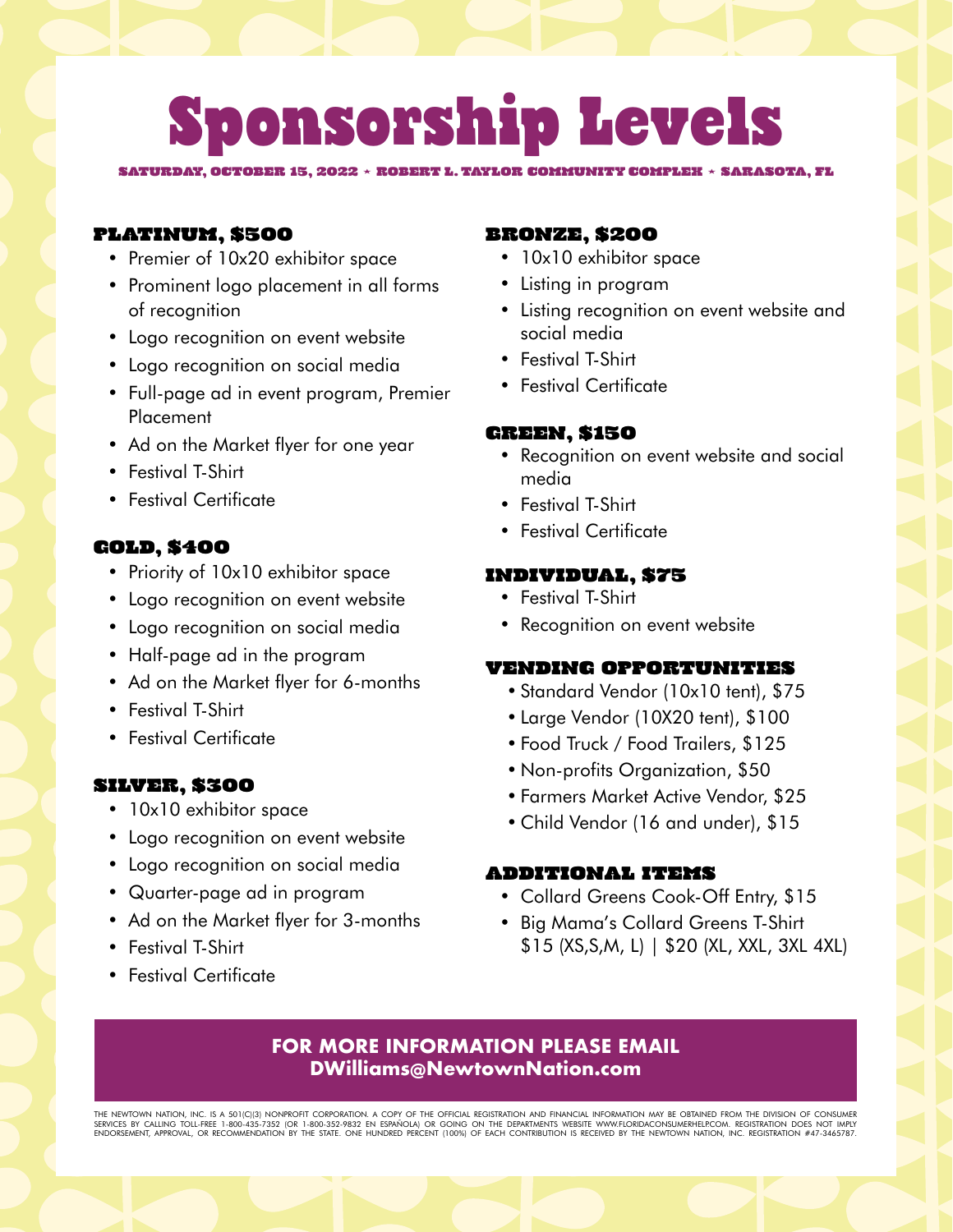# Reservation & Payment

SATURDAY, OCTOBER 15, 2022 • ROBERT L. TAYLOR COMMUNITY COMPLEX • SARASOTA, FL

| Contact Person:                           |         |                      |                   |  |
|-------------------------------------------|---------|----------------------|-------------------|--|
|                                           |         |                      |                   |  |
| City:                                     |         | State: <b>State:</b> | Zip: ____________ |  |
| Phone:                                    | E-Mail: |                      |                   |  |
| Sponsor/Company Name for Acknowledgement: |         |                      |                   |  |

### **PLEASE RESERVE THE FOLLOWING SPONSORSHIP**

For a list of sponsorship benefits, please see attached description of sponsorships.Reservation will be confirmed upon receipt of payment. Invoice available by request.

### **Sponsors**

❑ \$500 Platinum Sponsor ❑ \$400 Gold Sponsor ❑ \$300 Silver Sponsor ❑ \$200 Bronze Sponsor ❑ \$150 Green Sponsor ❑ \$75 Individual Sponsor **Vendors** ❑ \$75 Standard Vendor

❑ \$25 Farmers Market Active Vendor ❑ \$15 Child Vendor ❑ \$15 Collard Greens Cook-Off Entry ❑ Big Mama's Collard Greens T-Shirt  $$15 \text{ Size}:$   $\Box$  XS  $\Box$  S  $\Box$  M  $\Box$  L \$20 Size: ❑ XL ❑ XXL ❑ 3X ❑ 4XL ❑ I am unable to attend this year. Please

**Total Enclosed \$\_\_\_\_\_\_\_\_\_\_\_\_\_\_\_\_\_\_\_**

accept my donation of \$

❑ \$125 Food Truck/Trailer Vendor

❑ \$25 Non-profit Vendor

### **PAYMENT OPTIONS**

❑ \$100 Large Vendor

| $\Box$ Check (payable to Newtown Nation, Inc.)       |                                                                  |
|------------------------------------------------------|------------------------------------------------------------------|
|                                                      | □ Credit Card: □ Visa □ MasterCard □ Discover □ American Express |
| Name on Card:                                        |                                                                  |
| <b>Card Number:</b>                                  | Expires:                                                         |
| Billing Address (if different from mailing address): |                                                                  |
| $CCV#$ :<br><b>Example 1</b> Billing Zip:            |                                                                  |
| <b>RETURN TO</b>                                     | <b>REGISTER/PAY ONLINE</b>                                       |
|                                                      |                                                                  |
| Newton Nation Inc.,<br>P.O. Box 2111                 | <b>CLICK TO BECOME A SPONSOR</b>                                 |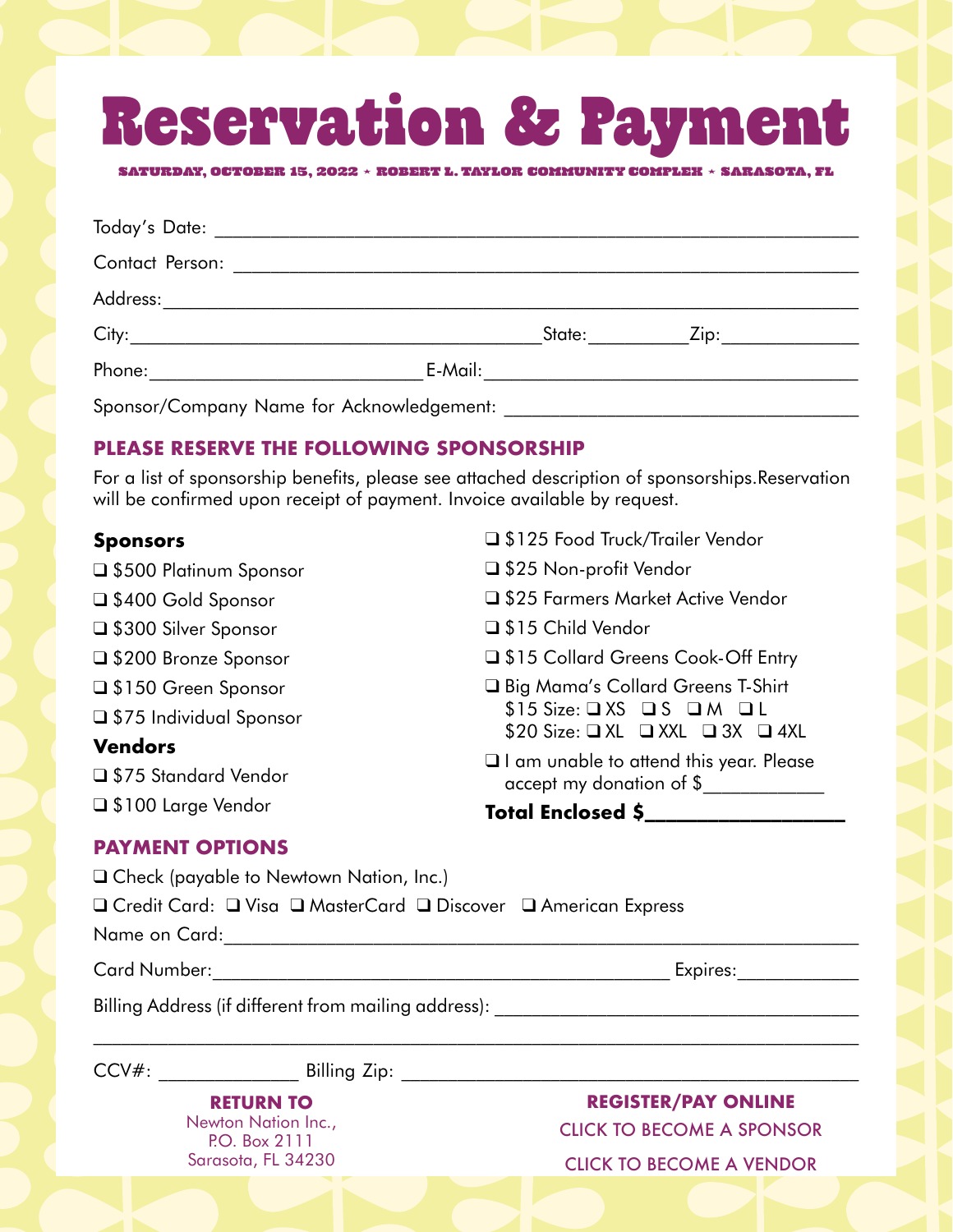

#### SATURDAY, OCTOBER 15, 2022 • ROBERT L. TAYLOR COMMUNITY COMPLEX • SARASOTA, FL

❑ Printing: \$1,500 ❑ Audio Visual: \$1,000 ❑ Entertainment: \$1,000

❑ Postage: \$750 ❑ Photography: \$500 ❑ Graphic Design: \$500

### **RESERVATION AND PAYMENT**

Wish List donors receive acknowledgement in program book and on welcome signage.

| <b>PAYMENT OPTIONS</b><br>□ Check (payable to Newtown Nation, Inc.) |  |  |  |  |
|---------------------------------------------------------------------|--|--|--|--|
| □ Credit Card: □ Visa □ MasterCard □ Discover □ American Express    |  |  |  |  |
|                                                                     |  |  |  |  |
|                                                                     |  |  |  |  |
|                                                                     |  |  |  |  |
|                                                                     |  |  |  |  |

**RETURN TO** Newton Nation Inc., P.O. Box 2111 Sarasota, FL 34230

**REGISTER/PAY ONLINE** [CLICK TO BECOME A SPONSOR](https://form.jotform.com/221513597618966) [CLICK TO BECOME A VENDOR](https://form.jotform.com/221513986470964)

THE NEWTOWN NATION, INC. IS A 501(C)(3) NONPROFIT CORPORATION. A COPY OF THE OFFICIAL REGISTRATION AND FINANCIAL INFORMATION MAY BE OBTAINED FROM THE DIVISION OF CONSUMER<br>SERVICES BY CALLING TOLL-FREE 1-800-435-7352 (OR 1-